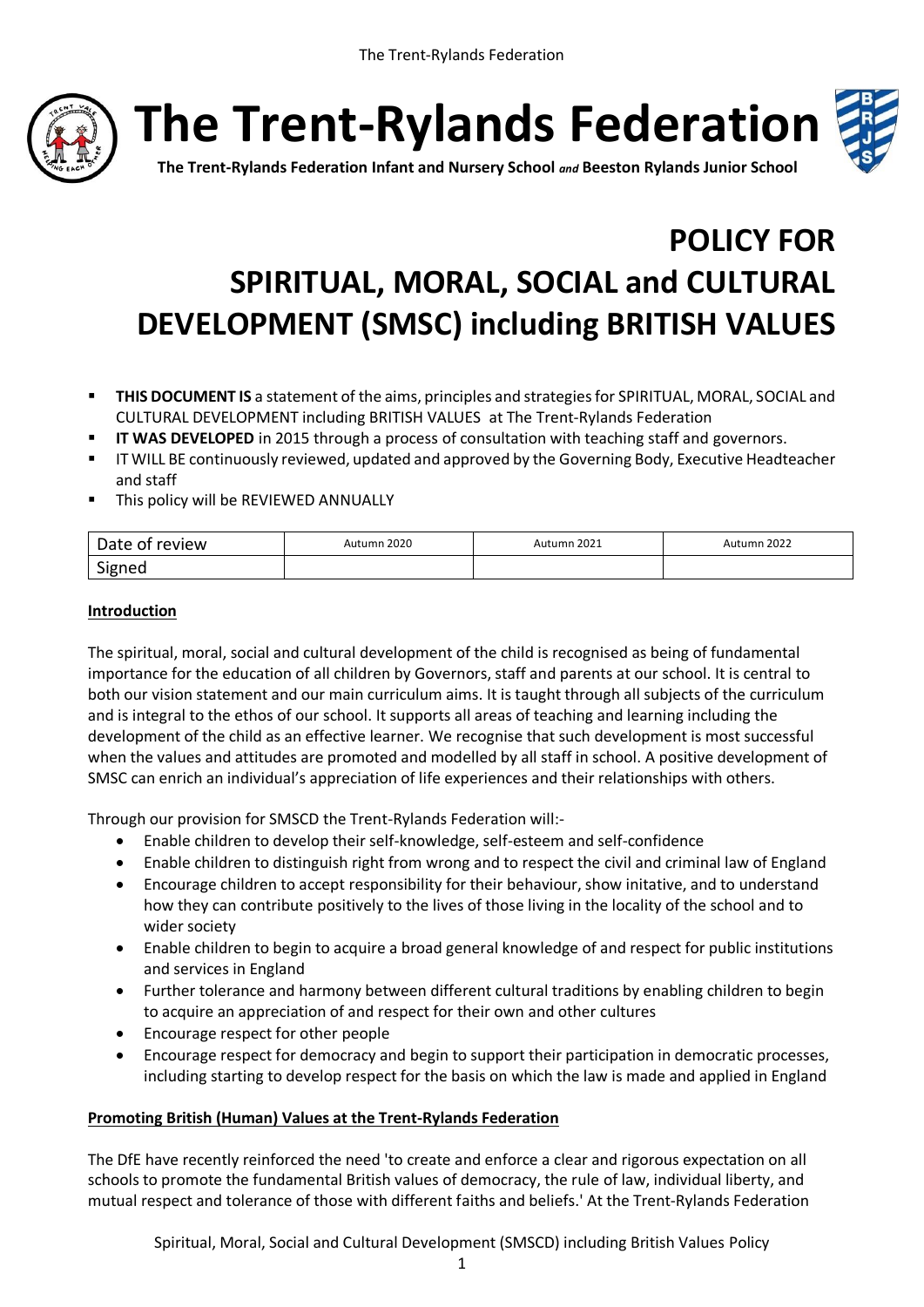these values are actively promoted through our provision for spiritual, moral, social and cultural development. Here at the Trent-Rylands Federation we consider these as 'Human Values'.

At the Trent-Rylands Federation we value the ethnic backgrounds of all pupils and families and undertake a variety of events and lessons to celebrate and explore these alongside other cultures in our country. We actively promote the spiritual, moral, social and cultural (SMSC) development of our pupils and, through ensuring this SMSC development, fundamental Human Values are introduced, discussed and lived out through the ethos and work of the school. All curriculum areas provide a vehicle for furthering understanding of these concepts. Our cross curricular approach provides excellent opportunities to deepen and develop understanding developing the spiritual, moral, social and cultural education of our children. The schools make considerable efforts to ensure children have exposure to a wide experience beyond their local community during which these concepts are shown, through for example, sporting events, a range of visits and residential experiences.

At the Trent-Rylands Federation, we value the voice of the child and promote democratic processes such as our school and eco councils whose members are voted for by the children. Ideas and events are planned and discussed with a chance for debate and putting forward points of view.

Children are given responsibility to lead other children in games and activities so that they are fully involved in all aspects of school life. For instance, our older children are play leaders and help to promote our core values. We expect all our children to be good role models for each other, which is encouraged through high expectations of behaviour.

# **What spiritual, moral, social and cultural development along with fundamental British Values means at The Trent-Rylands Federation and how we support its development**

## **Spiritual Development**

Spiritual development is connected to feelings and emotions. We encourage the children to talk about their feelings and those of others. We give them numerous opportunities to respond to experiences and stimuli, encouraging discussions and debate. It enables us to help the children to make sense of the world in which they live and to develop views and feelings about their connections to the world around them.

At The Trent-Rylands Federation we promote spiritual development by:

- Offering children a wide variety of stimuli and experiences.
- Enabling a sense of awe and wonder through 'Wow!' events.
- Using drama to stimulate discussion.
- Careful planning of assemblies and encouraging the children to reflect on the experience.
- Using art and music to stimulate imagination and creativity.
- Asking higher order questions How does that make you feel? What do you think about? What is your opinion?
- Encouraging the children to verbalise their inner voice.
- Developing a sense of what is important in life.
- Enabling as many opportunities within our curriculum and topic planning for reflection, questioning, debate and emotional responses.
- Teaching the children to value others opinions.
- Fostering high self-esteem by encouraging the children to take risks or face challenges in their learning with resilience.
- Giving the children many opportunities for paired and group work to encourage co-operation, listening and discussion.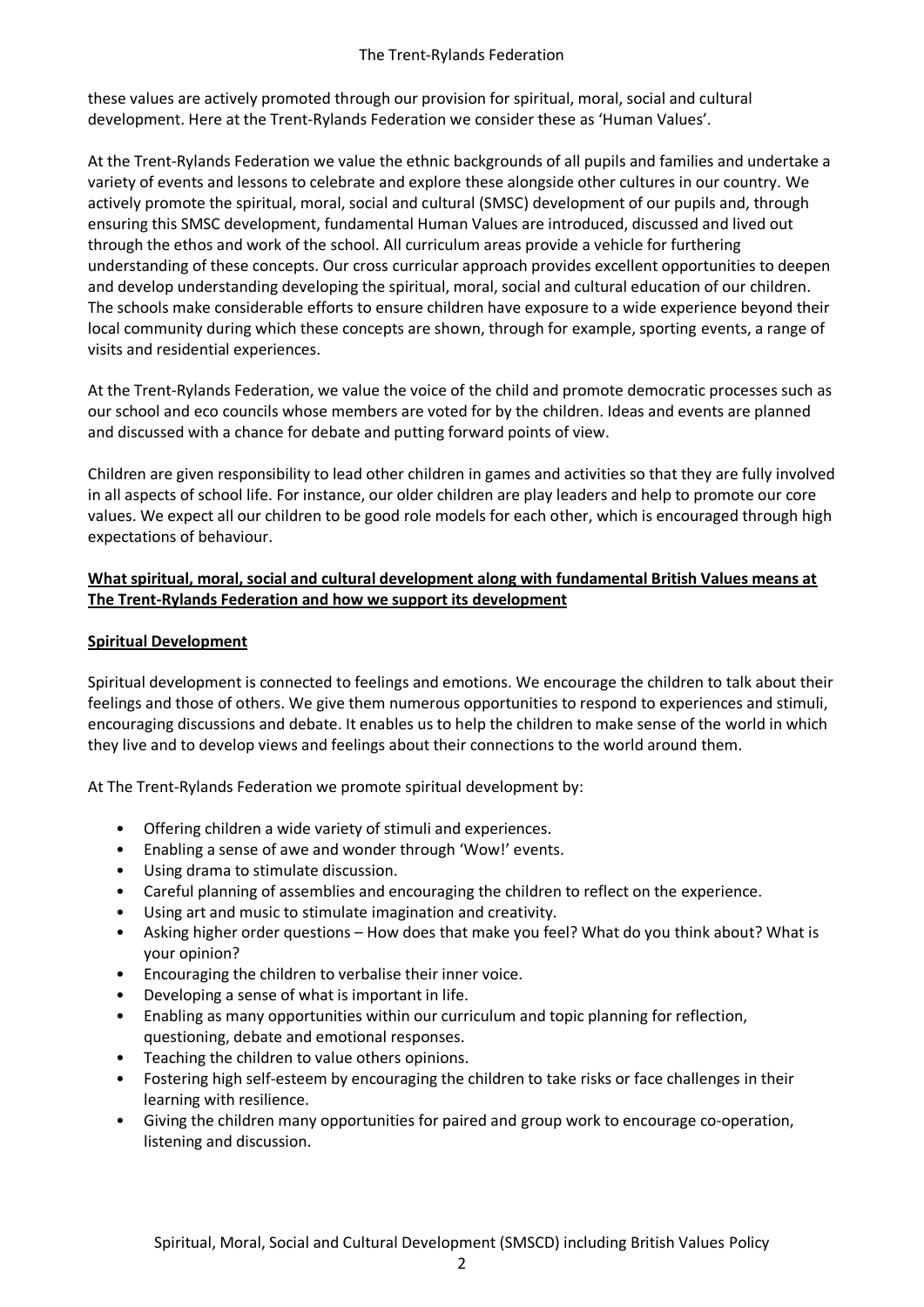# **Moral Development**

Moral development is about developing the ability of children to recognise the difference between right and wrong and the readiness to apply this understanding in their own lives. We help the children to develop and understand the consequences of their actions while encouraging them to be interested in investigating, and offering reasoned views about, moral and ethical issues.

At The Trent-Rylands Federation we promote moral development by:

- The implementation of agreed rules through a clear behaviour policy and procedure throughout the whole school.
- Teaching a thorough PSHCE curriculum.
- Enabling the children to make decisions.
- Developing a team ethos throughout the curriculum.
- Using stories to unpick moral messages.
- Using songs and stories to reinforce the school ethos.
- The school motto.
- Empowering children to be good role models and to value good behaviour.
- Developing the children's self-esteem and self-confidence to deal with any issues that may arise.
- Celebrating achievement through stickers, chance cards, superstar certificates, behaviour certificates, rewards etc
- Enabling the children to understand the difference between right and wrong.

## **Social Development**

Social development is about encouraging the children to work effectively with each other and participate successfully in the school community as a whole. It enables the development of the skills and personal qualities necessary for living and working together and the development of the interpersonal skills necessary for successful relationships. Our social development also teaches the children how to resolve conflicts effectively and the importance of tolerance and respect in our multi-racial, multi-cultural society.

At The Trent-Rylands Federation we promote social development by:

- Planning a wide range of topics and opportunities for the children to work together.
- Teaching a thorough PSHCE curriculum.
- Encouraging teamwork through PE, games and classroom activities.
- Developing a cohesive school community for all stakeholders.
- Holding a variety of events to involve parents and the local community.
- Developing an effective School Council
- Encouraging a variety of responsibilities with Playground Equipment Monitors, Sports Leaders, etc.
- Working closely with our Family of Schools
- Teaching the children to resolve conflicts effectively.
- Encouraging the children to take part in events in the local community
- Developing an understanding of the similarities and differences between people.

## **Cultural Development**

Cultural development is about pupils' understanding their own culture and other cultures in their town, region and country as a whole. As a school we believe in celebrating and valuing cultural diversity and in developing the children's understanding and celebration of a wide range of families, cultures, faiths and differences.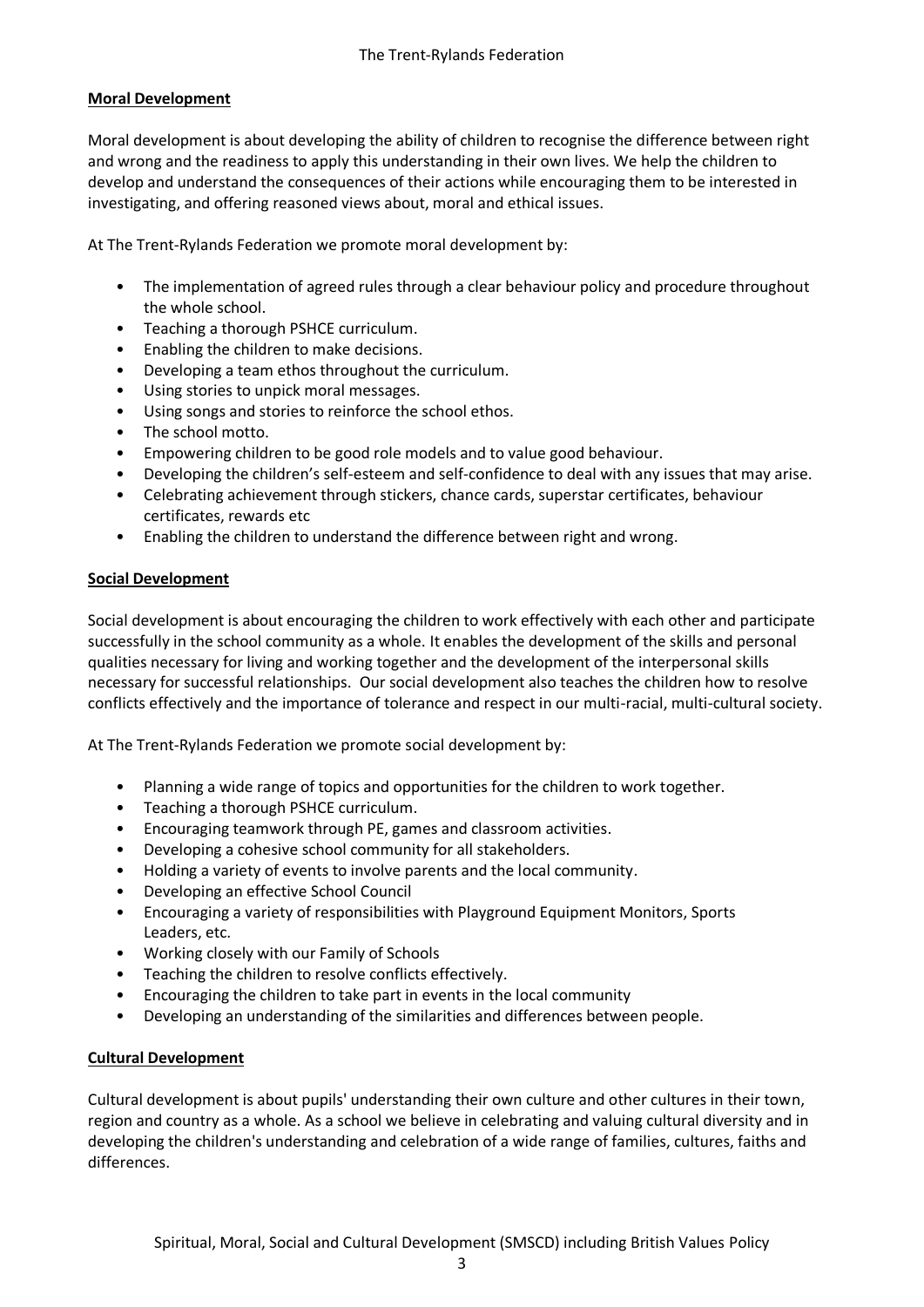#### The Trent-Rylands Federation

At The Trent-Rylands Federation we promote cultural development by:

- Valuing and celebrating other faiths and cultures that are represented in our school community.
- Encouraging the children to talk using vehicles such as 'show and tell' and 'The Family Box.
- Developing an acceptance of similarities and differences, particularly through PSHCE and RE teaching.
- Celebrating a range of festivals throughout the year.
- Encouraging meaningful discussion with children.
- Using a wealth of stimuli and resources with the children from their own and others' culture.
- Welcoming visitors into school regularly.
- Encouraging tolerance and appreciation of the beliefs, values and customs of a variety of cultures.

# **BRITISH VALUES – Fundamental Human Values**

# **Democracy**

Democracy underpins a lot of the work we undertake with our children. Pupil voice is a big part of our ethos and we try to ensure that all children's voices are heard through our School Council and assembly discussions. The children also contribute to staff interviews and pupil questionnaires. Elections for the School Council representatives take place in each class. The School Council meets at least half termly and lead assemblies when appropriate. Children are always encouraged to voice their opinions and we foster an environment where children are safe to disagree with each other. These meetings provide a way for children's voices to be heard and for their opinions to influence important decisions made in the school.The children are taught about how adults elect councils and members of parliament in order to represent their interests and give them a voice. In the same way, through assemblies and our PSHE curriculum we discuss the theme of pupil voice and what they would like to see in the school. There are numerous opportunities that are provided for the children to exercise a vote whether it is a class reward or the introduction of a School Council award. Staff actively discuss and explore the democratic process.

The children's opinions are vital. We assess this through pupil surveys, for example on entry to Year 3 and the feedback from this is shared with the whole school community and is also used for planning in the next academic year. We actively teach children about their rights and responsibilities as British Citizens; both on a national level and also a global level. This is underpinned by school assemblies that often look at issues surrounding human rights across the globe.

We share examples of stories linked to democracy, discussing the challenges faced around the world and in history; for example, looking at 'equality' linked to man-made disasters such as Hiroshima and The Holocaust and the effects these atrocities still have on the world today.

All children are actively encouraged to participate in class discussion and in their learning and also to support and respect sacrifices made by others. EG By observing a minutes silence and representing the school in the local community on Remembrance Sunday

| <b>Statement</b>                | Evidence                          | Impact                                |
|---------------------------------|-----------------------------------|---------------------------------------|
| The children at Rylands see     | The establishment of a new School | Children are able to work             |
| democracy as being an essential | Council each year models the      | cooperatively in pairs and groups     |
| component of successful team    | democratic process                | as well as in whole class situations. |
| work.                           | Children voting for the           | They understand about turn taking     |
|                                 | introduction of new awards        | and respecting the views of others.   |
|                                 |                                   | Children are able to use the          |
|                                 |                                   | language of respect                   |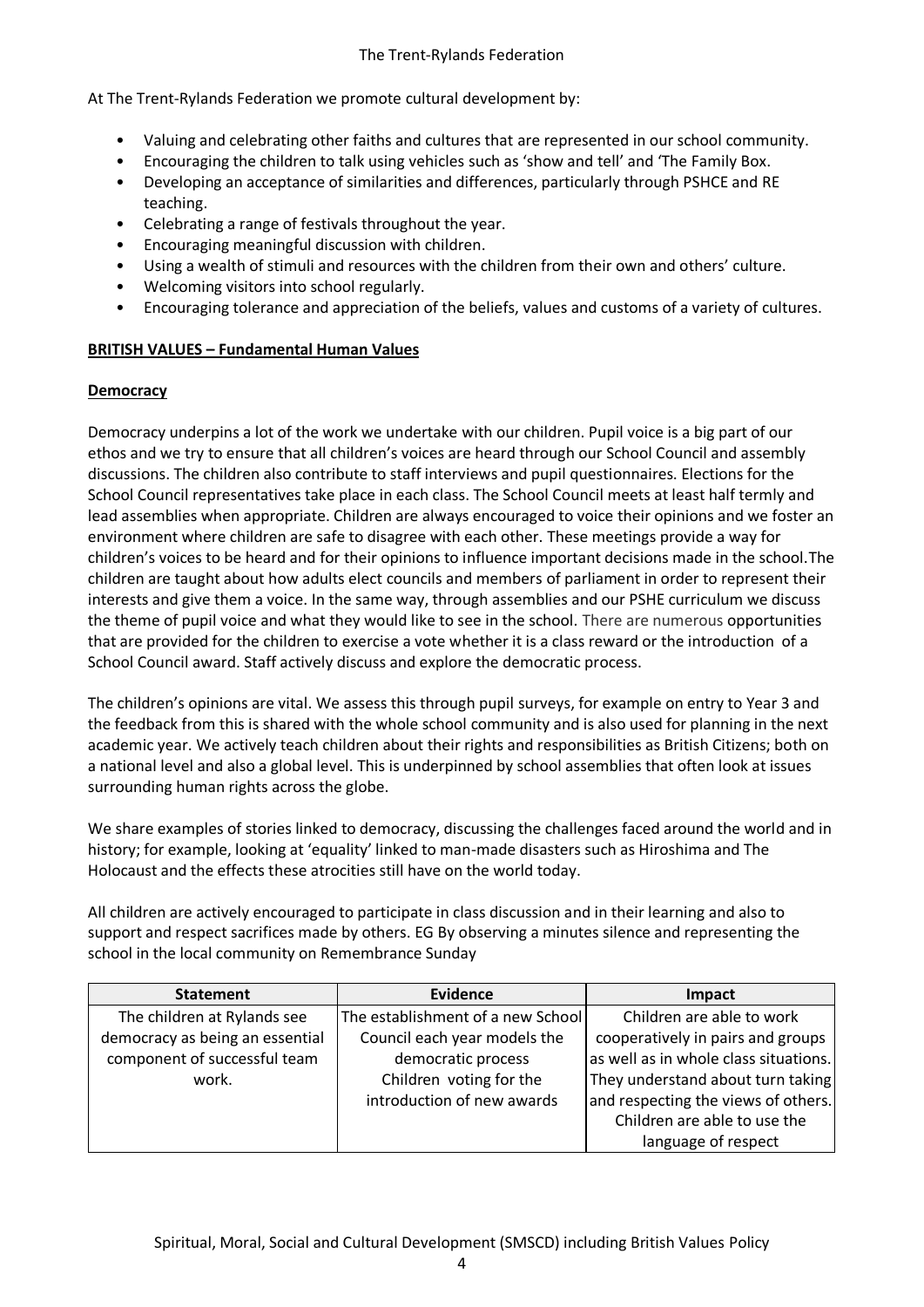# **The Rule of Law**

The importance of laws whether they be those that govern the class, the school or the country are reinforced throughout our curriculum as well as when dealing with behaviour and through school assemblies. The school's behaviour policy has at its core the principle of making the correct choices and understanding the impact if the wrong choice is made. Visits from people such as the Police, Fire Service etc are regular parts of our calendar and help to reinforce this message. Children and parents sign home/school and E-safety agreements upon entering the schools that sets out the expectations for pupils' learning and behaviour. These commitments mirror the expectations set by society and function as a set of rules to enable positive participation in school life. By encouraging children to take responsibility for their own choices, we are promoting the ownership of behaviour and adherence to the rule of law in wider society.

In year 6, children are taught how to safely ride a cycle, ensuring that they follow the rules of the road; road and personal Safety is reiterated and instilled in all year groups through appropriate assemblies. They also understand that if someone is being bullied then they should report this to an adult to make sure that our school rules are being maintained.

Children are taught about laws in connection to the Computing curriculum; for example, children learn about copywrite and plagiarism.

Year 5 and 6 children learn about aspects of Drug Education ensuring an understanding not only of the health implications of drug abuse but the legalities surrounding it too.

| <b>Statement</b>                  | <b>Evidence</b>                                                        | Impact                              |
|-----------------------------------|------------------------------------------------------------------------|-------------------------------------|
|                                   | The children are with the concept   Class Rules/ School Rules/Learning | Children are able to articulate how |
| through the discussion of values  | <b>Behaviours</b>                                                      | and why we need to behave in        |
| and, in RE lessons, the idea that |                                                                        | school and demonstrate they         |
| different religions have guiding  | <b>School Values</b>                                                   | understand rules and can abide by   |
| principles                        | Lessons on the role of law and                                         | these                               |
|                                   | parliament School Council                                              |                                     |
| Children are used to debating and | meetings                                                               | Children all know that they have a  |
| discussing laws/rules and their   |                                                                        | right but that with a right comes a |
| application                       | <b>Collective Worship</b>                                              | responsibility                      |
|                                   | RE planning and work books                                             |                                     |
|                                   |                                                                        | They are able to discuss and debate |
|                                   |                                                                        | issues in relation to these rules   |

## **Individual Liberty (Freedom)**

Within school children are actively encouraged to make choices knowing that they are in a safe and supportive environment. This is achieved through our work in PSHCE and e-safety lessons. It is embedded in our philosophy that the children are given the freedom to make choices about their learning throughout the school; this may be through child initiated activities in the early years or which independent learning activities they access in KS1. Children's achievements are celebrated in assemblies to instil in them a sense of worth and create ambitious pupils who believe in themselves and their self-worth.Children are taught about making 'good' choices and have a full understanding that they are the ones that make choices about how they act, whether those choices are well made or not.

In Year 6 children take on jobs that help to make the school function well. They have the opportunity to take on the role of 'Prefect' and so freely choose the way they will contribute to our community. Children also participate in groups that help to develop them as citizens. For example, the school Eco Council helps the school to improve its environment.

Spiritual, Moral, Social and Cultural Development (SMSCD) including British Values Policy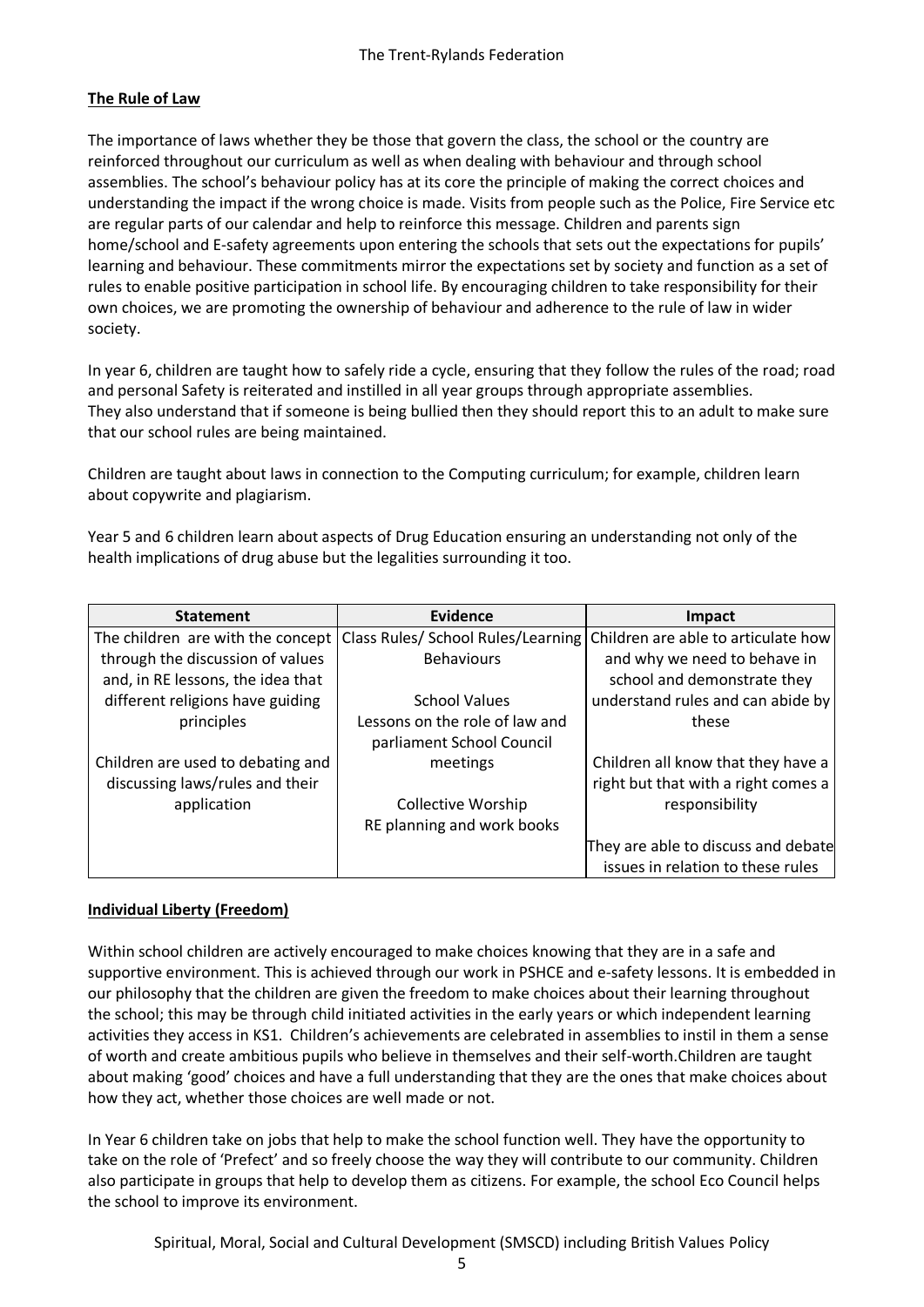Individual freedoms are respected for example respecting different family models is essential to ensure that all individuals can come to school free from prejudice.

Whether it be through choice of challenge, of how they record, of participation in extra-curricular clubs and opportunities; pupils are given the freedom to make choices.

| <b>Statement</b>                  | Evidence                        | Impact                               |
|-----------------------------------|---------------------------------|--------------------------------------|
| Our teaching and learning places  | Children are able to show       | Children understand about the        |
| emphasis on the right to have our | independence in learning and to | importance of accepting              |
| own thoughts and evidence based   | think for themselves            | responsibility and of their right to |
| views promoting self-respect and  |                                 | be heard in school                   |
| self-worth                        |                                 |                                      |
|                                   |                                 | They are consulted on many           |
| Children are strongly encouraged  |                                 | aspects of school life and           |
| to develop independence in        |                                 | demonstrate independence of          |
| learning and to think for         |                                 | thought and action                   |
| themselves                        |                                 |                                      |

## **Mutual Respect and Tolerance of those of Different Faiths and Beliefs**

Running through the heart of the school philosophy and vision is respect. This is consistently and frequently discussed with the children through circle time, assemblies and School Council meetings. Our behaviour policy is based around ensuring that all children respect one another and can value everyone as individuals. This is reiterated throughout the school rules and modelled by all staff in school.

Tolerance of people with different faiths and beliefs is achieved through enhancing pupils' understanding of their place in a culturally diverse society and by giving them the opportunity to experience and value this diversity. Assemblies and discussions in class seek to deal with prejudice and prejudice based bullying and these are supported by learning in PSHCE and RE. Members of different faiths or religions are encouraged to share their knowledge to enhance learning within classes and the school.

**Children are encouraged to work together effectively and treat each other with respect in a number of**  ways –

- Paired and group work across the curriculum (This includes peer and group assessment of work)
- Sharing, valuing, discussing and acting on ideas through the School Council
- We provide a nurturing environment in which all children are encouraged to express themselves and fulfil their potential. Where necessary, we provide additional support for children through drama and play therapy, Think Children and an informal lunch time club where children can seek advice and support but also reflect on their behaviour.
- Regular assemblies focus on looking at your own needs but also considering the needs of others.

The schools' Behaviour Policies are very clear on the need for each child to respect the needs of others.

Our RE and PSHE curriculums allow pupils the chance to learn about how different people live in different cultures. The aim is to develop tolerance and understanding of others, respect and how they live and the life choices each group make by challenging stereotypes. We also supplement this with work on different religions and comparing them to the Christian religion. Pupils look at how children and adults live and draw out similarities and differences to their own lives.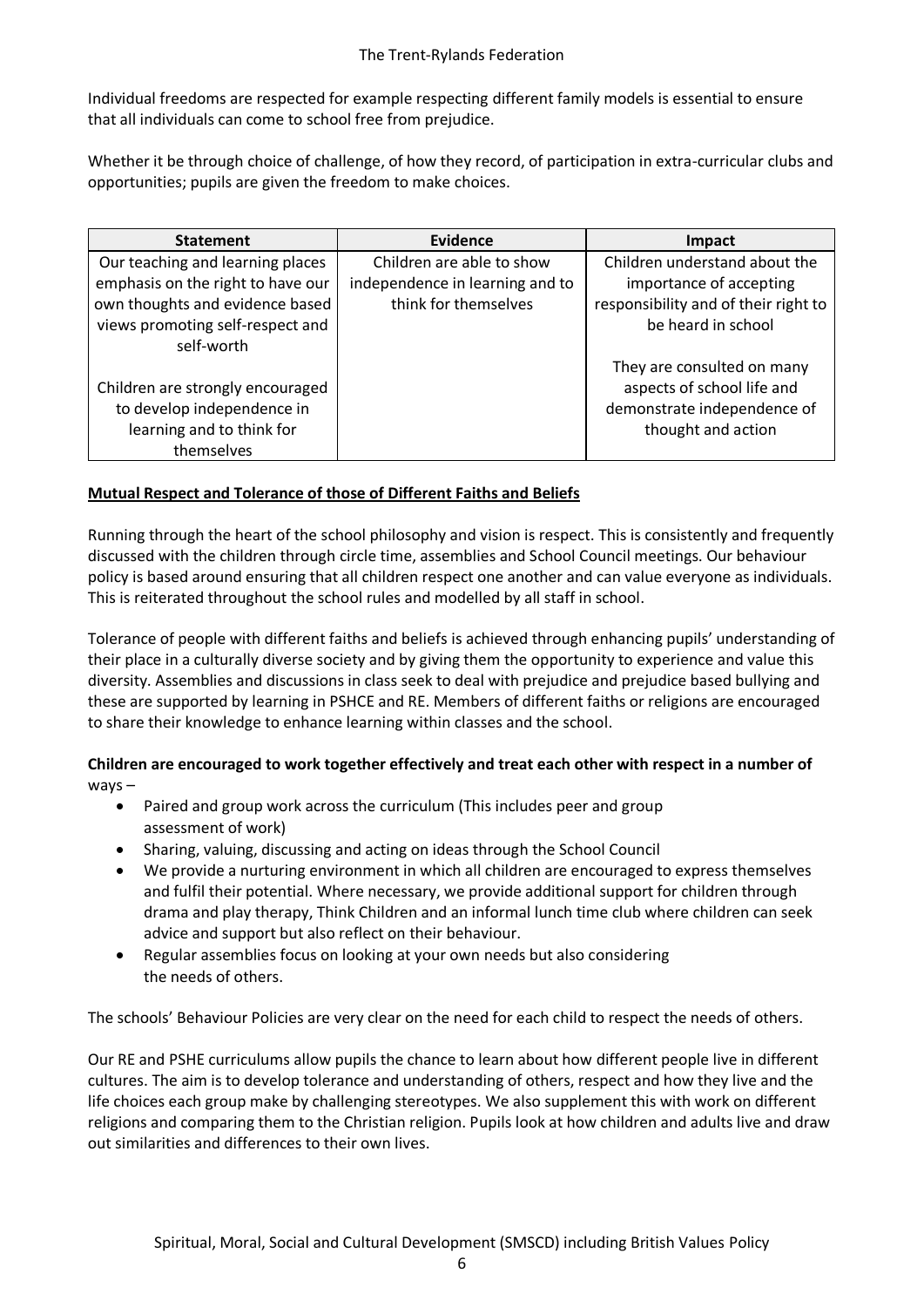Current topics which have supported this are: Family and Community, Beliefs and Questions, Symbols and Religious Expression, Inspirational People, Respecting the environment and Responding to Human Rights and Jewish Life.

Our Single Equality Policy ensures that people of all religious beliefs, genders, ethnicities, abilities or any other differences are offered the same opportunities to thrive at our school.

Learning about traditions around the world where some of our children have moved from, help to develop children's experiences and understanding of other countries and their traditions, cultures and beliefs. In assemblies this religious tolerance is strengthened through the celebration of different religious festivals such as Chinese New Year, Diwali, Buddhism and Christian celebrations. Stories are shared or personal experiences of either the staff or children are spoken about in order to develop a greater depth of understanding of religious identities.

| <b>Statement</b>                                                         | Evidence                         | Impact                                                                          |
|--------------------------------------------------------------------------|----------------------------------|---------------------------------------------------------------------------------|
| Respect is a fundamental school                                          | <b>Collective Worship</b>        | Children are able to talk about the                                             |
| value, around which pivots much of                                       | RE curriculum RE planning and    | different faiths and cultures they learn                                        |
| the work of the school. We pay                                           | workbooks                        | about, ask questions and show tolerance                                         |
| explicit attention to this as part of                                    |                                  | and respect for others of different faiths                                      |
| our RE, PHSE, and SMSC curriculum                                        | Learning Walks for behaviour     | and religions                                                                   |
| Respect is a school value that is                                        |                                  |                                                                                 |
| discussed deeply, starting with self-PSHE curriculum, assemblies, extra- |                                  | Children's behaviour demonstrates their                                         |
| respect and covering respect for                                         |                                  | curricular activities and enrichment good understanding of this value in action |
| family, friends, and other groups;                                       | work/ visits                     | Children can articulate that respect is a                                       |
| the world and its people; and the                                        |                                  | school value and why respect is important;                                      |
| environment                                                              |                                  | how they show respect to others and how                                         |
|                                                                          | Superstar/Star Assemblies and a  | they feel about it for themselves                                               |
| Equality is at the heart of the                                          | range of rewards which we invite | Participation of all pupils, regardless of                                      |
| school and we actively encourage                                         | parents to attend and which are  | gender for example, boys to participate in                                      |
| the children to challenge                                                | displayed around school.         | dance and girls to play football and rugby.                                     |
| stereotypes                                                              |                                  |                                                                                 |
|                                                                          |                                  | The achievement of boys and girls  To track any discrepancies and put support   |
| The school celebrates the success                                        | in each subject is monitored.    | in place where it is required.                                                  |
| of all learners in a number of ways                                      |                                  |                                                                                 |
| and regularly stresses the qualities                                     |                                  |                                                                                 |
| of those which have led them to                                          |                                  |                                                                                 |
| their success                                                            |                                  |                                                                                 |